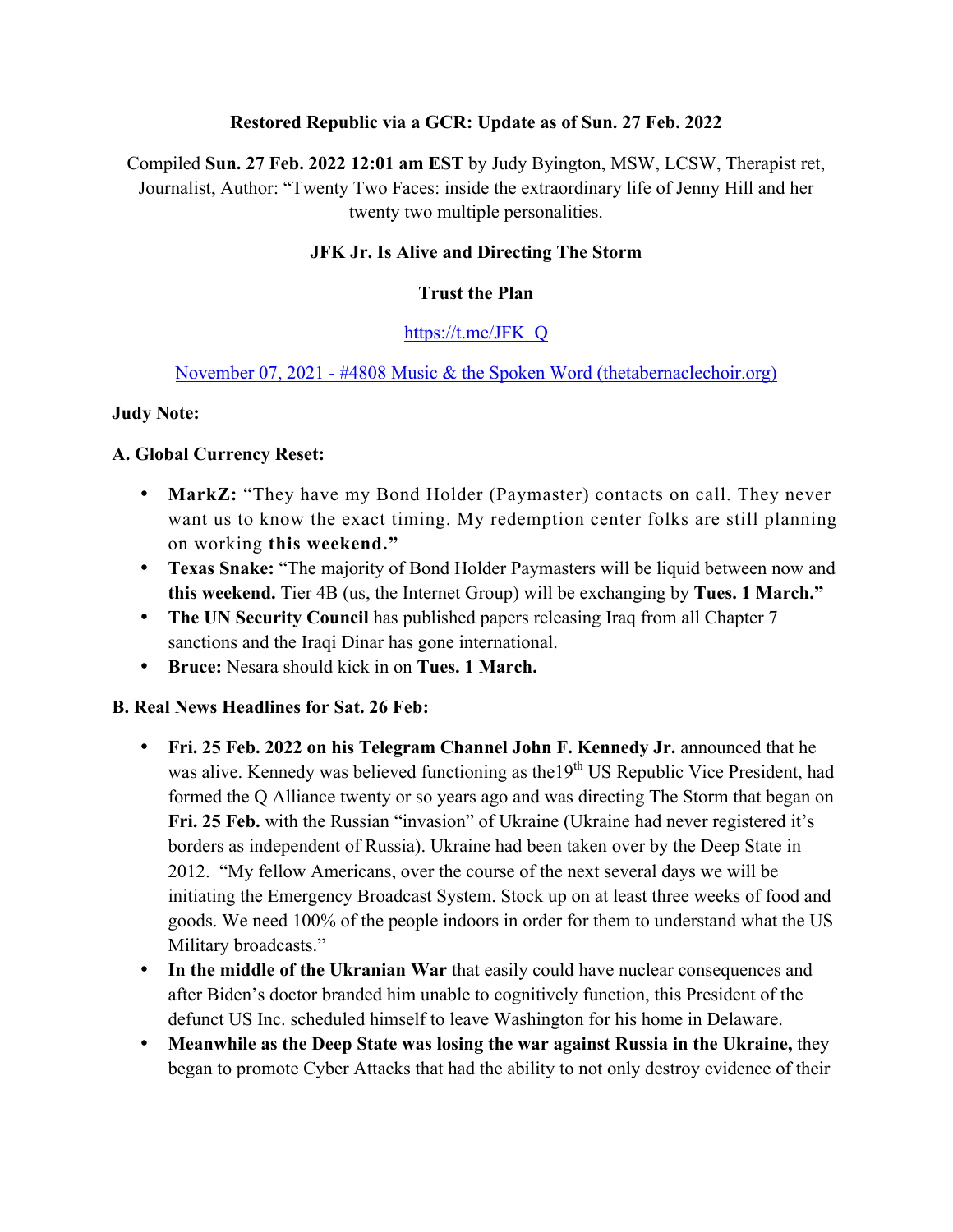crimes embedded in Ukraine servers, but bring a complete halt to the power supply, transportation, hospital services and our society as a whole.

- **In the middle of the Ukranian War** that easily could have nuclear consequences and after his doctor branded him unable to cognitively function, Biden scheduled himself to leave Washington for his home in Delaware today at 5:30 pm.
- **In Reality the Ukraine War** was about Putin & the Alliance liberating Ukraine from the Deep State.
- **Next step in the Deep State's Plan** was to promote Cyber Attacks**.** WEF Leader Klaus Schwab: "A comprehensive cyber attack, would bring a complete halt to the power supply, transportation, hospital services and our society as a whole."
- **GESARA has been signed off** by all countries at the Hague (International Court of Justice) **2019 & 2020.**
- **Beware the Ides of March (Tues. 15 March)** when all debts have to be wiped/settled: https://www.argusobserver.com/valley\_life/the-ides-of-march-a-time-to-settle-ourdebts/article\_c07d2d26-6653-11ea-b430-0bdeeedb8ddc.html
- **What is happening when the lights go out at the Hague**? Yes. High profile Military Tribunals. In. Out. Executed.
- **Obama's White House Doctor Demands Biden Take Cognitive Exam As Russia Starts War: 'He's Incoherent,' 'Looks Confused':**  https://twitter.com/realDailyWire/status/1497172160841871365?s=20&t=RSHCtcVK320  $d$ gq-baiO -w
- **Trump:** The CDC revised guidelines and remove masks indoor. Funny how COVID suddenly disappears while they change the narrative to the war. What a scam! https://www.cbsnews.com/news/cdc-guidelines-mask-indoors-covid-19/

# **C. In Reality the Ukraine War was about Putin & the Alliance liberating Ukraine from the Deep State:**

- **My mom's cousin who lives in Kharkiv (Eastern Ukraine)** has been hiding in some basement for two days now, bombs going off all over the city. From what I've heard, Russians aren't entering the cities. Russians have been strategically removing NWO facilities in Ukraine, including several bio weapons labs similar to the one in Wuhan probably where Gates was hoping to release the next virus from. Russians do not want to harm civilians in any way, yet Ukrainian military forces strategically positioned their guns in the streets of the cities to use civilians as a shield and inviting Russians to destroy the cities. We'll see how it all ends, but we sure won't hear any truth from the MSM here and definitely not from our swampy administration who have been using Ukraine as a money laundering machine for years.
- **US, Ukraine, Iran Corruption:** Obama sends \$150 billion in cash to Iran before leaving office in 2016. John Kerry's daughter is married to an Iranian national. Ukraine = Hunter Biden/Joe Biden dealings & corruption, stealing millions from American tax payers to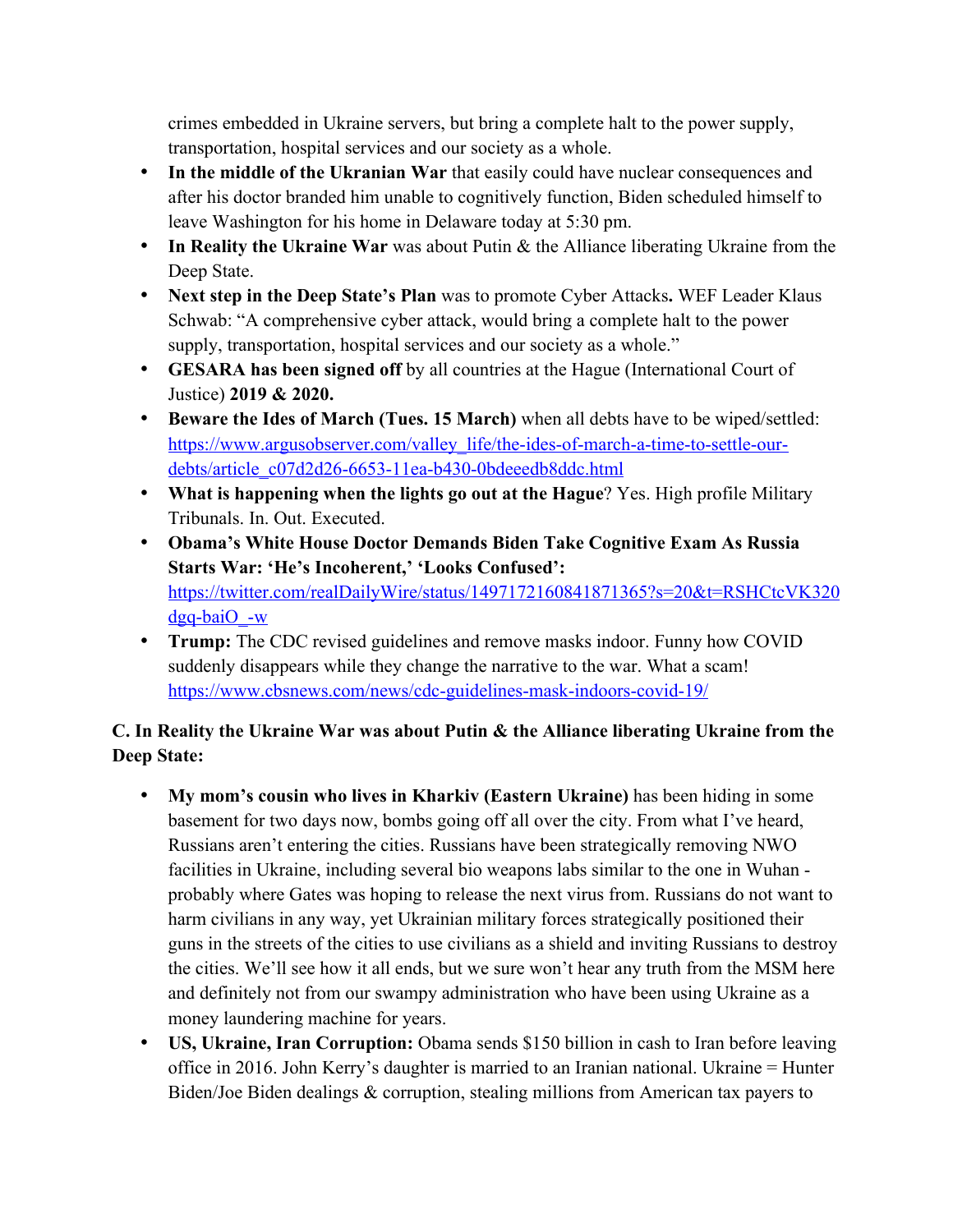funnel money to Ukraine. Nancy Pelosi's son Paul sits on the board of a Ukrainian energy company. Romney's son does too as does John Kerry's son and Biden's son. The tentacles of Ukraine corruption go to Bush's 9/11 cabinet, Obama, Biden, Soros, Schiff, Pelosi, Bolton, John Kerry, Romney & the Clintons.

• **The Rothshild's/Bankers/Globalists financed Hitler, Karl Marx, Lenin, Stalin and Mao.** Jacob Schiff ordered the murder of the Russia Romanov family because they refused to go along with the Bankers plans and turn Russia into a Communist country. The Romanov's were Christians. The Alliance and Putin were fighting the same Communist neo Nazis today in the Ukraine.

https://www.youtube.com/watch?v=NEHNpqydBbo)youtube.com/watch?v=NEHNpqyd https://www.youtube.com/watch?v=NEHNpqydBbo

- **The Ukraine Crisis** was much more than most people know. Biden wants Ukraine burned down. Inside the chaos they plan a CIA style ops and destroy servers and all data points that link Money laundering, billions in illegal oil/ gas deals distribution).
- **The Ukrainians were investigating Biden and Obama** and had a lot of evidence in closed indictments against the Obama Administration which connected to the fake killing of Osama bin laden. The Iranian government protected Bin Laden, gave Obama a fake decoy to apprehend and have killed by Seal Team Six. Minutes after the killing Obama announced it, which lifted him in the polls and got him re-elected. What Americans didn't know was that moments after Obama gave his live speech Seal Team Six identified the dead body as not being Bin Laden. Iran then blackmailed Obama. That's why Obama paid billions in cash to Iran and Hillary Clinton set up the deaths of the Seal Team Six. The billions that went to Iran was money laundered into the Ukraine market oil, gas, weapons and Europe's largest human trafficking network.
- **Now the Deep State Cabal, Biden and Obama want Ukraine destroyed.** Biden and the Deep State in Europe will use Ukraine as an excuse for inflation, falling markets, supply chain interruptions and a distraction away from the Plandemic narrative that was falling apart and the Durham investigation disclosures on Obama and Biden.
- **George SOROS has controlled Ukraine** since 2012, having been inserted by the DAVOS Group backed by Obama, UN, NATO and CIA (the same who created the Plandemic, backed the vaccine companies and surprised vaccines deaths through controlled Media Big Tech.
- **The Deep State** created a CIA playbook Color Revolution in Ukraine in 2014 and used students in the coup.
- **Since then the Deep State** has been robbing the Ukraine of it's natural resources and products they produced, plus laundered over seven trillion dollars through the Ukraine neo Nazi government.
- **The Ukraine has been** held hostage by the Global Elites. Putin is fighting to liberate the Ukraine people from the Global Elite puppet Ukraine president Zelensky and his neo Nazis drug running and human trafficking rings.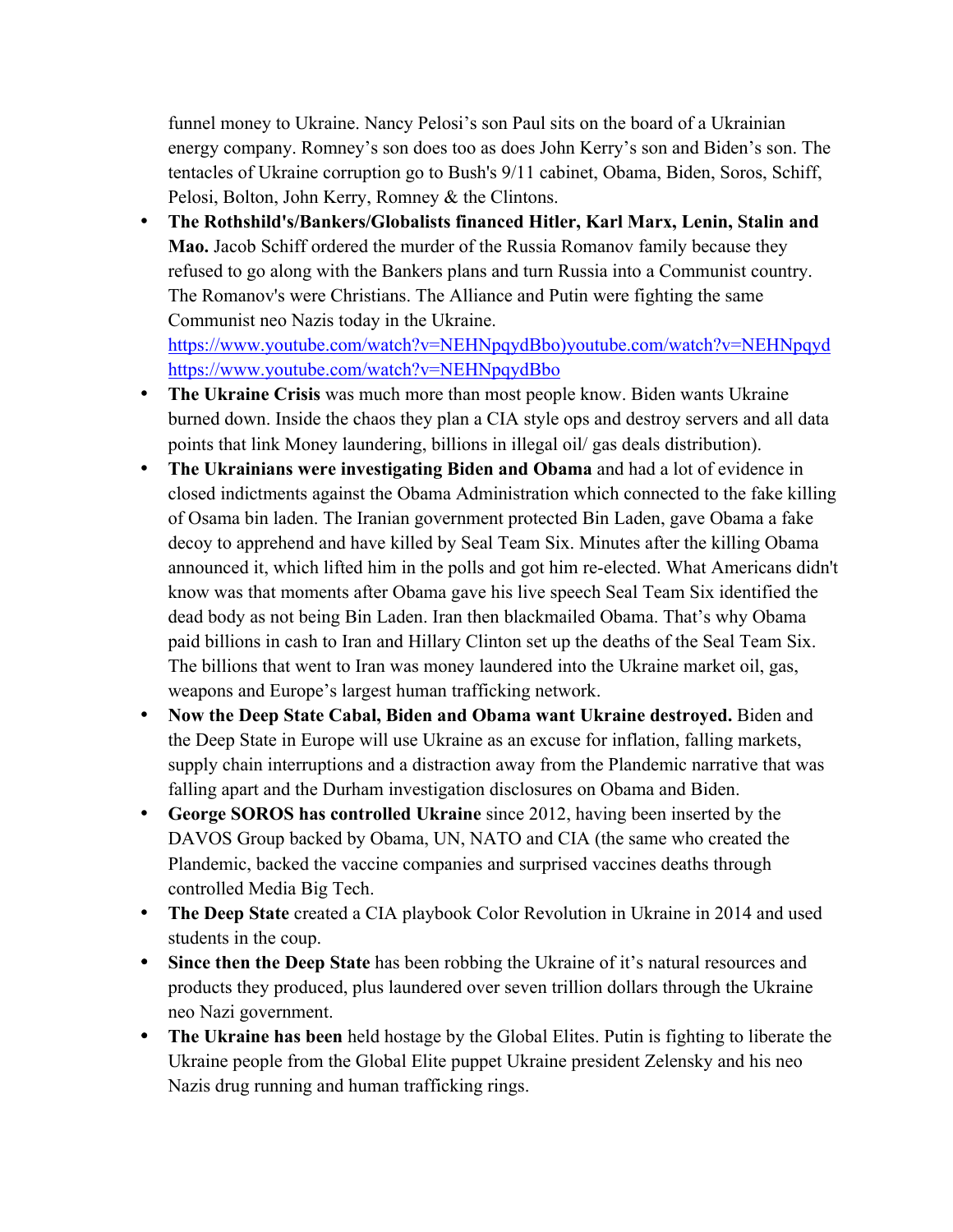- **Putin addresses Ukraine military:** "Take power into your own hands. It seems that it will be easier for us to come to an agreement than with this gang of drug addicts and neo-Nazis who settled in Kiev and took hostage the entire Ukrainian people" Via RT news.
- **Fireworks and celebrating in Donbas** after Putin recognized their sovereignty.
- **Ukraine police** busts 'human trafficking ring' that sold babies to Chinese 'single men of certain orientation': https://www.rt.com/news/486930-ukraine-china-baby-trafficking/
- **The Bilderberg Group, World Economic Forum and DAVOS Group** were highly Elite organizations that controlled the UN and NATO, plus infiltrated countries, presidents, prime ministers and world corporations that controlled Big Pharma, Big Tech and world news orgs.
- **In 2014 WEF Leader George SOROS** created the Color Revolution in the Ukraine and along with Biden, Obama and Hillary Clinton took over the countries' resources for their world money laundering network.
- **Corruption in the Ukraine** was vast and connected to biological weapons labs in Ukraine only accessible to U.S. In the Ukraine Biolabs were death experiments tested on local citizens in D.U.M.B.s and tunnel systems in the Ukraine owned by Biden that connected to Europe.
- **The Q Alliance Special Military Operation Forces** have been in the Ukraine since **Dec. 2021.**
- They've hacked and released Russian MOD information into the public domain.
- **Globalists** want War in the Ukraine in order to destroy server records about the Globalist crew's criminality including money laundering.
- **On Ukraine Servers** there were original records from the Pentagon about the trillions missing the day before 9-11. (A missile hit a section of the Pentagon where records were destroyed).
- **On Ukraine Servers** there were original notes from the IRS, DEA and FBI on drug trafficking and the Oklahoma City bombing where all records were destroyed.

## **D. Cyber Attacks:**

- **WEF Leader Klaus Schwab calls for Cyber Attacks:** "A comprehensive cyber attack, would bring a complete halt to the power supply, transportation, hospital services and our society as a whole. The COVID-19 crisis would be seen in this respect as a small disturbance in comparison to a major cyber attack."
- **America's biggest microchip company** #Nvidia hit by a cyberattack that "completely compromised parts of the company's internal systems" in the last two days. https://www.telegraph.co.uk/business/2022/02/25/us-microchip-powerhouse-nvidia-hitcyber-attack/
- **Anonymous hacktivist group** claims it has breached and leaked the database of the Russian Defense Ministry's website online. The 'Anonymous' hacking group has said they are throwing their full weight behind Ukraine and it's believed they have taken down a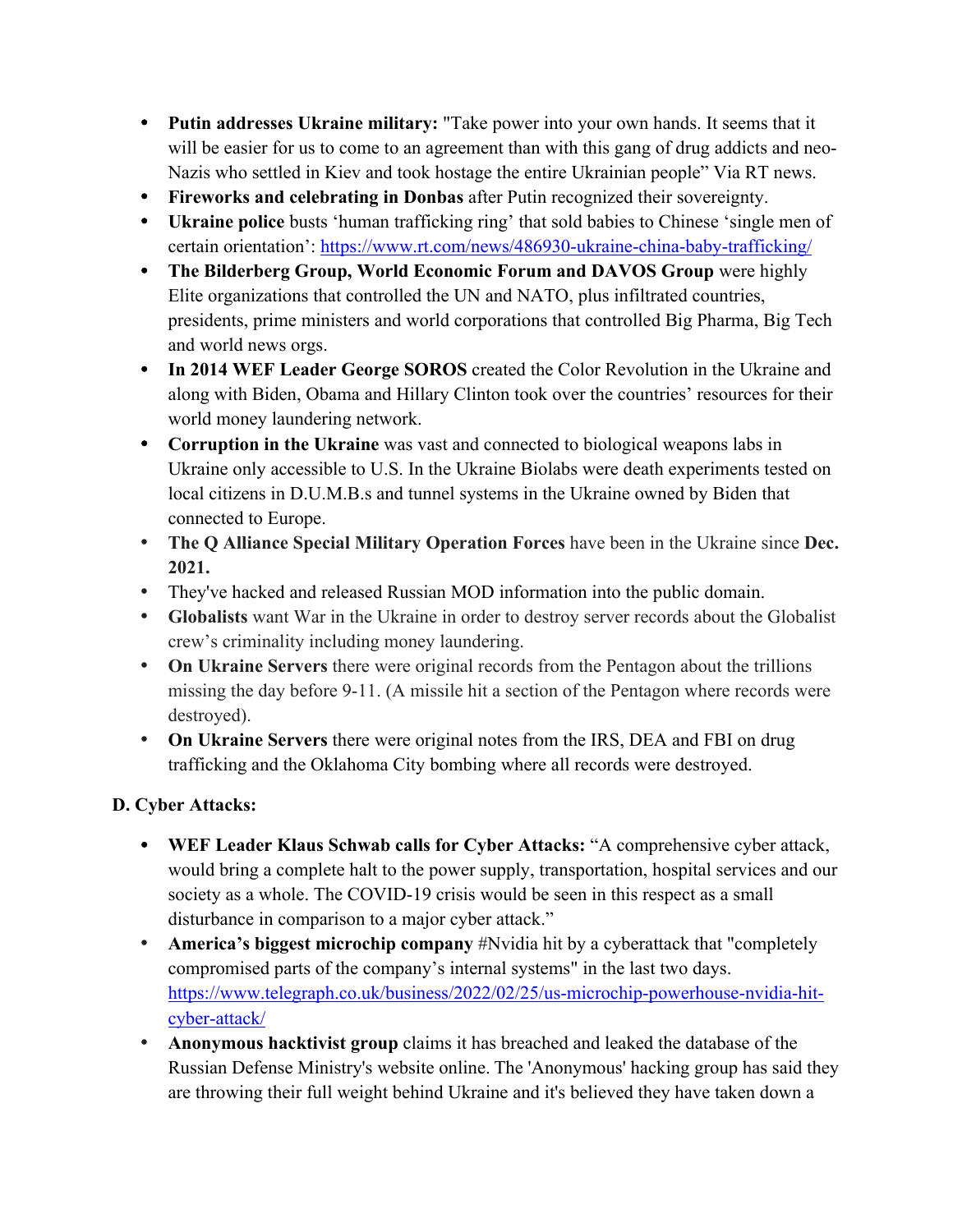number of websites. Many in the past have suggested they are nothing but a CIA front organization. The Anonymous Hacking group was long ago infiltrated by the FBI and CIA. That's why almost every heavy hitter TRUTH Speakers and Patriot Podcasters stay away from the old "Anonymous" hacking group

# **E. Wars and Rumors of Wars:**

• **Unusual Russian Navy Concentration Seen In Eastern Mediterranean.** As the world watches Russia's invasion of Ukraine, there is also a significant and purposeful Russian Navy presence in the Mediterranean. This is part of the same big picture. Today they have been observed sailing close together in an unusual formation.The formation is only 0.9 miles (1.5 km) across and 1.7 miles (2.7 km) long, meaning that all ships are within visual sight of each other. https://www.navalnews.com/naval-news/2022/02/unusualrussian-navy-concentration-seen-in-eastern-mediterranean/

# **F. Covid/Vax Hoax:**

- **New Zealand High Court: Vaccine Mandate Not Justified, Breach of Rights:**  https://www.theepochtimes.com/new-zealand-high-court-vaccine-mandate-notdemonstrably-justified-breach-of-rights\_4301646.html
- **Parents in Switzerland** mourn the deaths of their children by protesting with Pfizer coffins.
- **Warning Read the label:** PCR Test dangerous. The PCR Test is dosed with Luciferase
- **New Swedish Study** finds, that mRNA vaccination could alter human DNA!
- **New Zealand Military** and Police have just won a High Court Decision that Covid Mandates are unlawful.

## **G. Durham Report:**

**John Durham** is working on the largest criminal conspiracy in US history. It makes Watergate look like a parking citation. Kash Patel: "Our investigation led to the firing of 17 FBI agents and DOJ officials."

# **H. Afghanistan:**

You're not being told the Truth of what's happening in Afghanistan. TRUMP is playing a card. The very super corrupt Afghanistan bankers, government, politicians and Elites have been removed. Behind the scenes a very powerful White Hat flew into Afghanistan just recently and had a very direct message for them from High Up Military: " You are watching a masterful plan unfold!" The Taliban is comprised mostly of students who are very aware of what's happening with pedophilia in their military and Government, Elite classes. More will emerge of what's really happening there. Don't fall for the Mainstream Media News. There's a reason Trump made a deal with the Taliban. Deep State plans are not working. They want opium and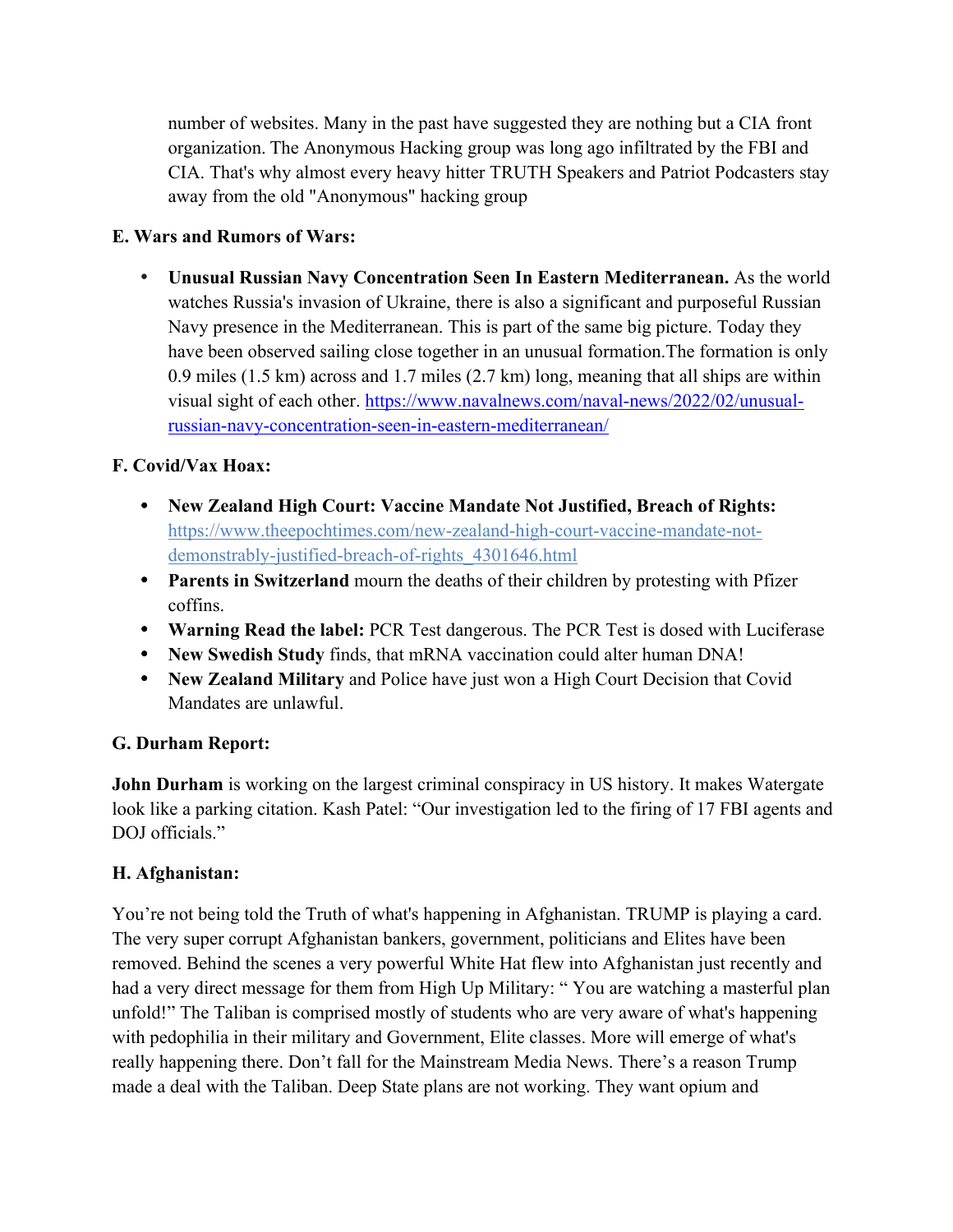Afghanistan resources rich in copper, gold, oil, natural gas, uranium, bauxite, coal, iron ore, rare earths, lithium, chromium, lead, zinc, gemstones, talc, sulphur, travertine, gypsum and marble. The Deep State wants Afghanistan to sell to China the resources. This will bring countries into war.

**I. Operation Paperclip** was the smuggling of 12000 Nazi's into the America's (USA, Argentina & Chile) George Bush Sr. was really George H Scherff Jr. and he was German Navy. The Scherff family are high up the Skull n Bones 322 Cult. He was smuggled with others and he brought the NAZI Mind Control Program with him known as MK ULTRA. https://www.google.com.au/amp/s/www.history.com/.amp/news/what-was-operation-paperclip

# **J. Med Beds:**

• (Reader: June Ann) Tesla BioHealing: The Future Wave of Healing | Operation Disclosure Official

# **K. Must Watch Videos:**

**Sat. 26 Feb:** Brand New Q Drops! The Next 21 Days Will Be Historic! BIG BIG Happenings! Time To Wake Up The Masses! | Alternative | Before It's News (beforeitsnews.com)

Situation Update: WWIII - The Beginning! Russia Ukraine Operation Is Not an Invasion! Purging Deep State Cabal From Ukraine! Biden President of Nothing! Fed & US Treasury Merge! - We The People News | Opinion - Conservative | Before It's News (beforeitsnews.com)

Deep State Cover Is Blown as Russia Continues to Make Their Move into Ukraine! - On The Fringe Video | War and Conflict | Before It's News (beforeitsnews.com)

X22Report - The Priority Is To Clean Out Bad Actors! The World Is Helping! We Are Not Alone! - Must Video | Opinion - Conservative | Before It's News (beforeitsnews.com)

New ShariRaye: WW3 Darkest Times - Russia Ukraine War Why? Ask Pelosi, Biden, and the CIA | Prophecy | Before It's News (beforeitsnews.com)

**L. "Twenty Two Faces: inside the extraordinary life of Jenny Hill and her twenty two multiple personalities,"** by Judy Byington, Foreword by Dr. Colin A. Ross, M.D. RAW: Dr. Colin Ross – Robert David Steele

**Jenny Hill's witness to a Satanic Child Sacrifice Rite:** Woman Sees Human Sacrifice - YouTube http://www.youtube.com/watch?v=F626Lsrdwg4 **Judy Note:** YouTube has fixed these links so they don't work. I suggest you goggle to connect to the link, or better yet use DuckDuckGo.

WARNING: Jenny gave a graphic description about how she at the tender age of five, was raped, tortured, forced to view a Child Sacrifice and save for Divine intervention, was almost killed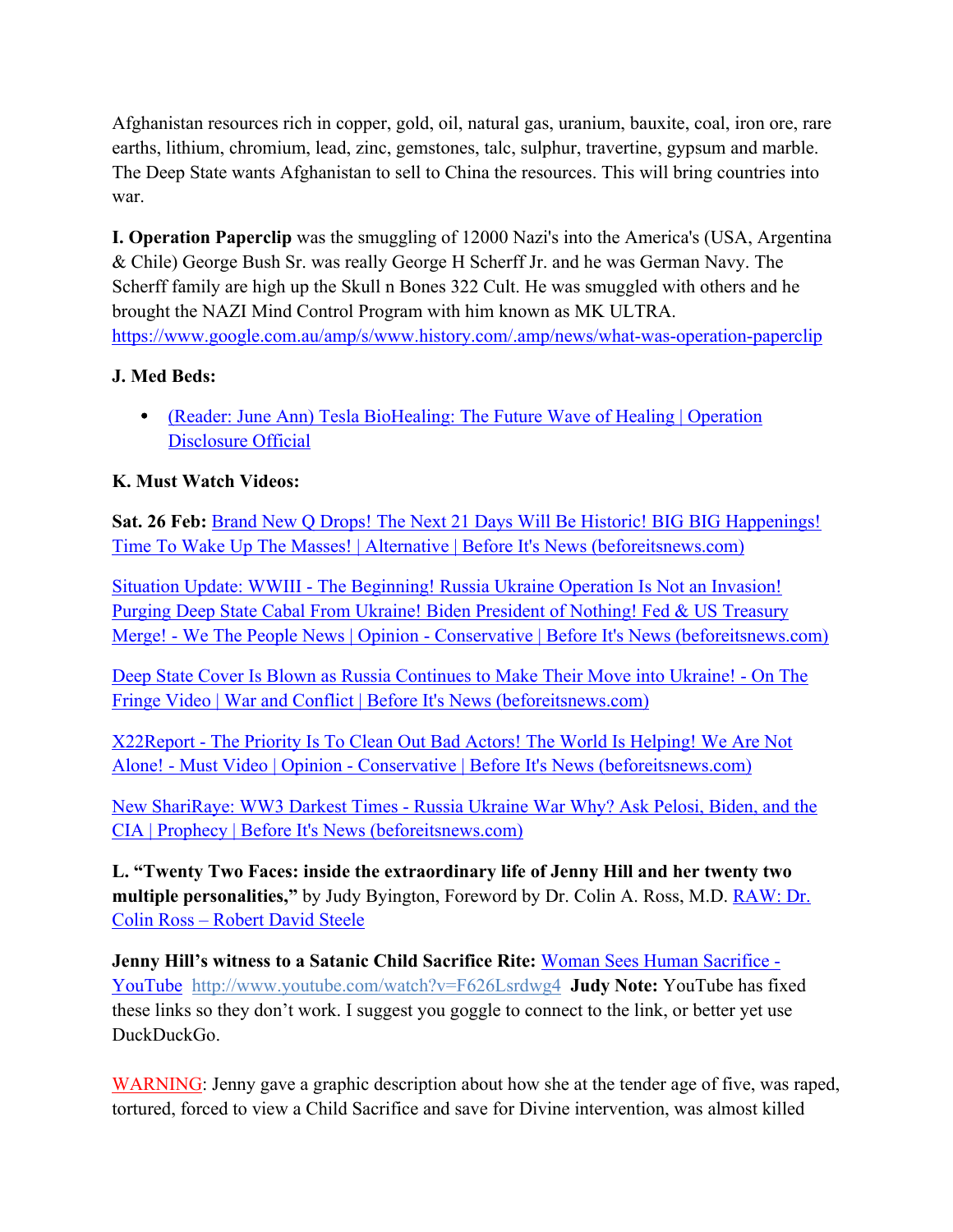herself – not unlike the sordid experiences of thousands of other child victims of Satanic Worshippers. Perpetrators worshipping Satan appeared to be organized from the US Inc's CIA, Queen Elizabeth's, Illuminati Banking families' and Vatican's Ninth Circle Child Sacrifice Cult on down to the Clintons, Hollywood, Pizzagate and local teenage covens. They were funded by this same Cabal that ran our global monetary system – the very organization that was in the process of being brought down by activation of the Global Currency Reset. It's no wonder that President Trump has stated, "These people are sick."

#### **M. Judy Note on the Satanic Ritual Abuse of Children in Your Neighborhood:**

**Since 1990** I have been doing investigations on the Satanic Ritual Abuse of children at the request of brave SRA Survivor-victims, who were witnesses to pedophile, torture and murder crimes of Satanic leaders and their covens. During this time I have found Satanists implanted in law offices, local police, county sheriff's offices and all the way up to the Attorney General Offices in my state and others and then the carnage went on to the internationally organized Ninth Circle Satanic Cult that runs out of the Vatican.

There's certainly no help from US or other nation's government agencies, including the FBI or CIA perpetrators. These legal entities successfully negate even the opening of cases of the ritual abuse and murder of children, let alone do valid investigations.

To be honest and to my knowledge there was no safe place on either a local, national or international level that has been set up to report Satanic Crime – likely the main reason why local, national and international Satanic Covens so easily get away with the torture and murder of thousands of children on a regular basis.

**N. The following have been set up to report Crimes Against Children and incidents of human trafficking,** although I cannot verify as to the influence of Satanists within the organizations:

https://wsbt.com/news/nation-world/crime-that-hides-in-plain-sight-fbi-releases-warning-signsof-human-trafficking

**FBI Memphis (available 24 hours a day)** (901) 747-4300

**Submit an anonymous tip tips.fbi.gov.** 

**National Human Trafficking Resources Center Hotline** 1-(888)-373-7888.

**U.S. Immigration/ Customs Enforcement (ICE):** https://www.ice.gov/webform/hsi-tip-form

**Federal Human Trafficking Website:** https://www.state.gov/humantrafficking/

**Called to Rescue** 855-646-5484 http://www.calledtorescue.org/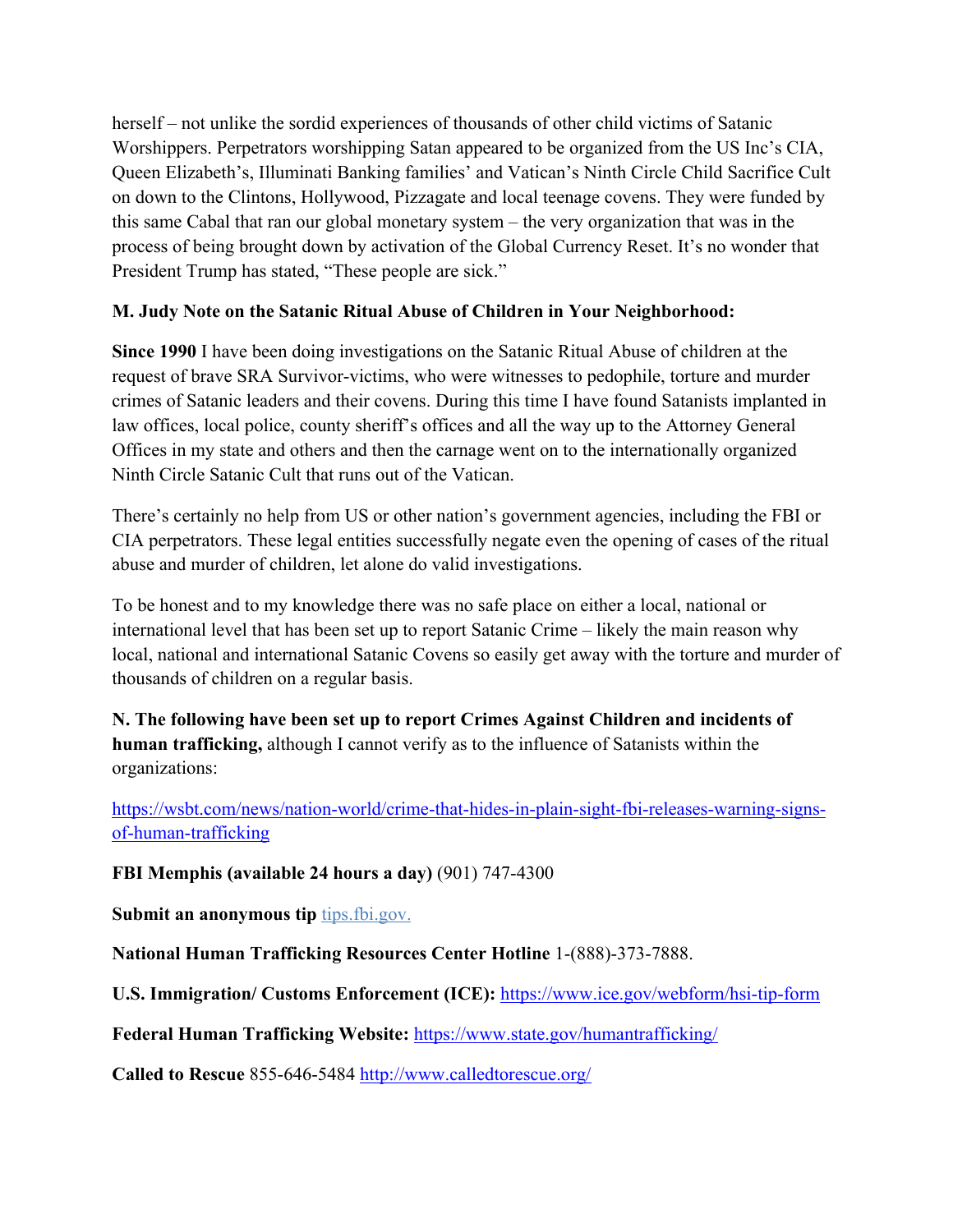#### **Tim Ballard at Operation Underground Railroad:** https://ourrescue.org/

**Saving Innocence:** https://savinginnocence.org https://www.youtube.com/watch?v=FT4tmI8YxCU&feature=emb\_rel\_end

**US: Childhelp National Child Abuse Hotline** 1-800-422-4453

**USNCMEC Urgent victim help 24-Hour Hotline:** 1-800-843-5678

**Contact Interpol:** https://www.interpol.int/Contacts/Contact-INTERPOL https://www.interpol.int/What-you-can-do/If-you-need-help

**Europol Tipline** Tel.: +31 70 302 5000 https://www.europol.europa.eu/report-a-crime

**EU Hotlines:** https://ec.europa.eu/anti-trafficking/citizens-corner-national-hotlines/nationalhotlines en

**Global: Human Trafficking Hotline Numbers:** https://www.abolishion.org/human\_trafficking\_hotline\_numbers

**Human Trafficking Help and Resources:** https://trafficking.help/us/

**UK: Childhelp National Child Abuse Hotline** BBC Action Line

#### **O. The Global Currency Reset and NESARA/GESARA were all about the Children**

*It's not about the money. It's about the children – the thousands of malnourished and traumatized children who in honor of Satan, were being raped and murdered so their Elite Perpetrators could supposedly gain power and rule the world.* 

*The first official act President Trump made the morning before he was sworn into office was to pay a visit to CIA Headquarters and declare a war on an international Child Sex Trafficking Ring run by these global elites.* 

*Let us fast and pray for these millions of little ones who were right now being rescued from Cabal underground tunnels across the globe, and tortured and killed by Satanic Covens right next door. Let us also pray for those Military Troops worldwide who were risking their own lives to save them. The ancient doctrine of Fasting and Prayer was explained here at the 10:30:32 mark:* https://www.youtube.com/watch?v=4Mb9gU6DmKs

**P. Judy Note:** *I do not now, nor have I ever, received monies for writing my Updates and articles. The compensation has been in having outlets to help Save the Children by exposing truths about the very secretive Satanic Ritual Abuse, Pedophilia and Child Sacrifice that was rampant in our international society.*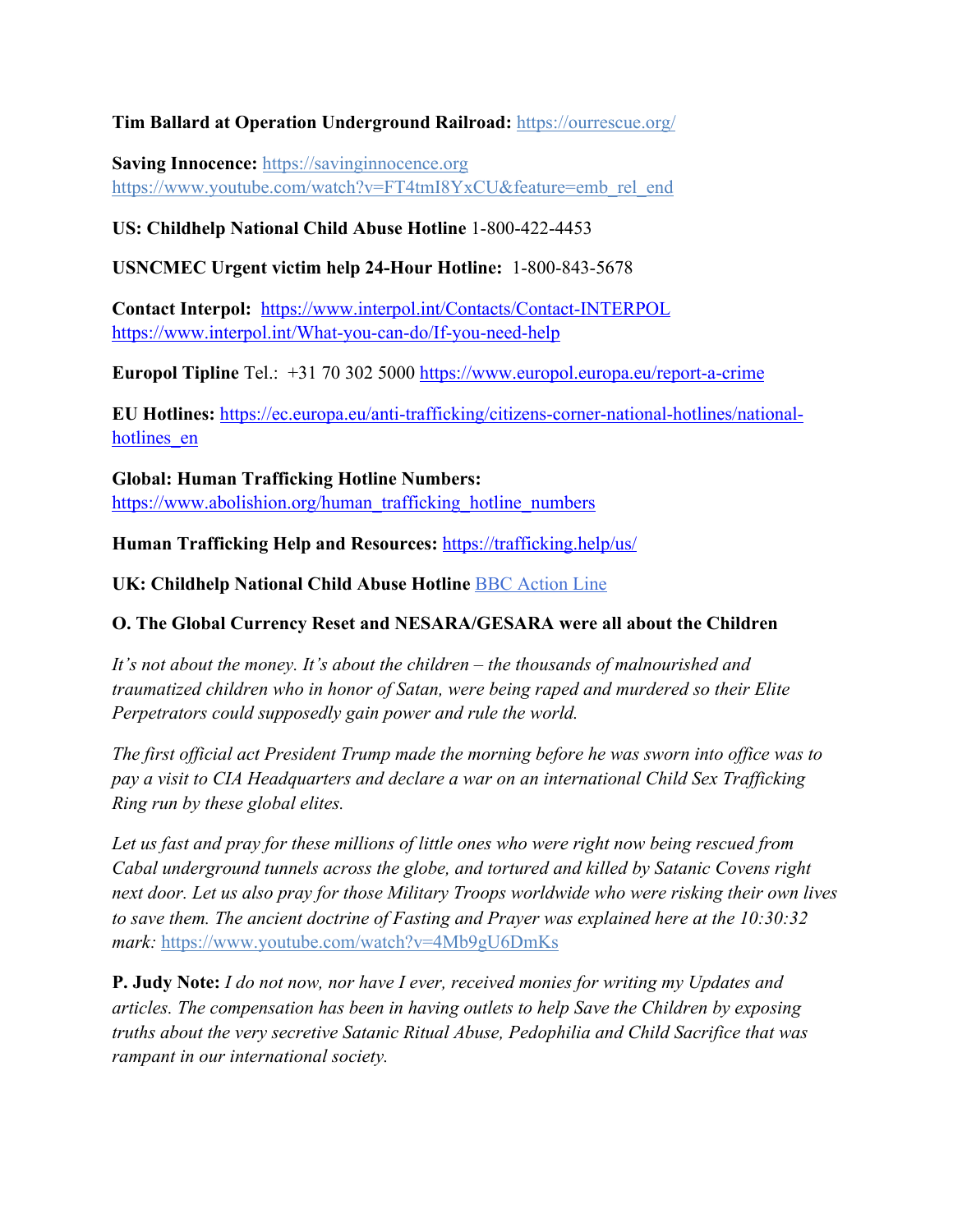*The above was a summary of information from the Internet. It would be up to the reader to do their own research and decide whether or not it was valid.*

*I will send the Safe Link Website out when I find out what it is, plus it will be posted on several Dinar Websites. It is my understanding that by linking into the Safe Link Website it will generate a Non Disclosure Agreement to sign in order to obtain redemption/ exchange appointments.*

*After signing that Non Disclosure I will be unable to email, post or talk to anyone about the exchange process for 90 days, so I will be going silent and taking those 90 days to get my humanitarian project organized and going.*

*This is not a goodbye. I expect to be working with many of you in the near future. I can't tell you how much I have enjoyed getting to know you. You will remain in my heart forever.*

*A huge Thank You to those dedicated and brave Intel providers who wished to remain unknown; to our Angel Martha who worked 24/7 to expose what's really going on; to humble Wildfire Lady who is adept at exposing the truth; to Brad who does great research; to Bonni B who exposes the underlying causes of what is really happening and to Ken who uncovers almost unlimited Intel on pedophilia to help us Save the Children.*

*Let us Thank Q that the reset has finally come to be. I wish you well in your humanitarian efforts and look forward to seeing you on the other side where together, we will make life better for all.*

*Patience is a Virtue. Having Virtue is a sign of a good moral being. Good moral beings have the power to overcome evil and change the world. And, we will!!!...* Judy

## **Updates for the Week Prior:**

Restored Republic via a GCR: Update as of February 26, 2022

Special Restored Republic via a GCR Report as of February 25, 2022

Restored Republic via a GCR: Update as of February 25, 2022

Special Restored Republic via a GCR Report as of February 24, 2022

Restored Republic via a GCR: Update as of February 24, 2022

Special Restored Republic via a GCR Report as of February 23, 2022

Restored Republic via a GCR: Update as of February 23, 2022

Special Restored Republic via a GCR Report as of February 22, 2022

Restored Republic via a GCR: Update as of February 22, 2022

Special Restored Republic via a GCR Report as of February 21, 2022